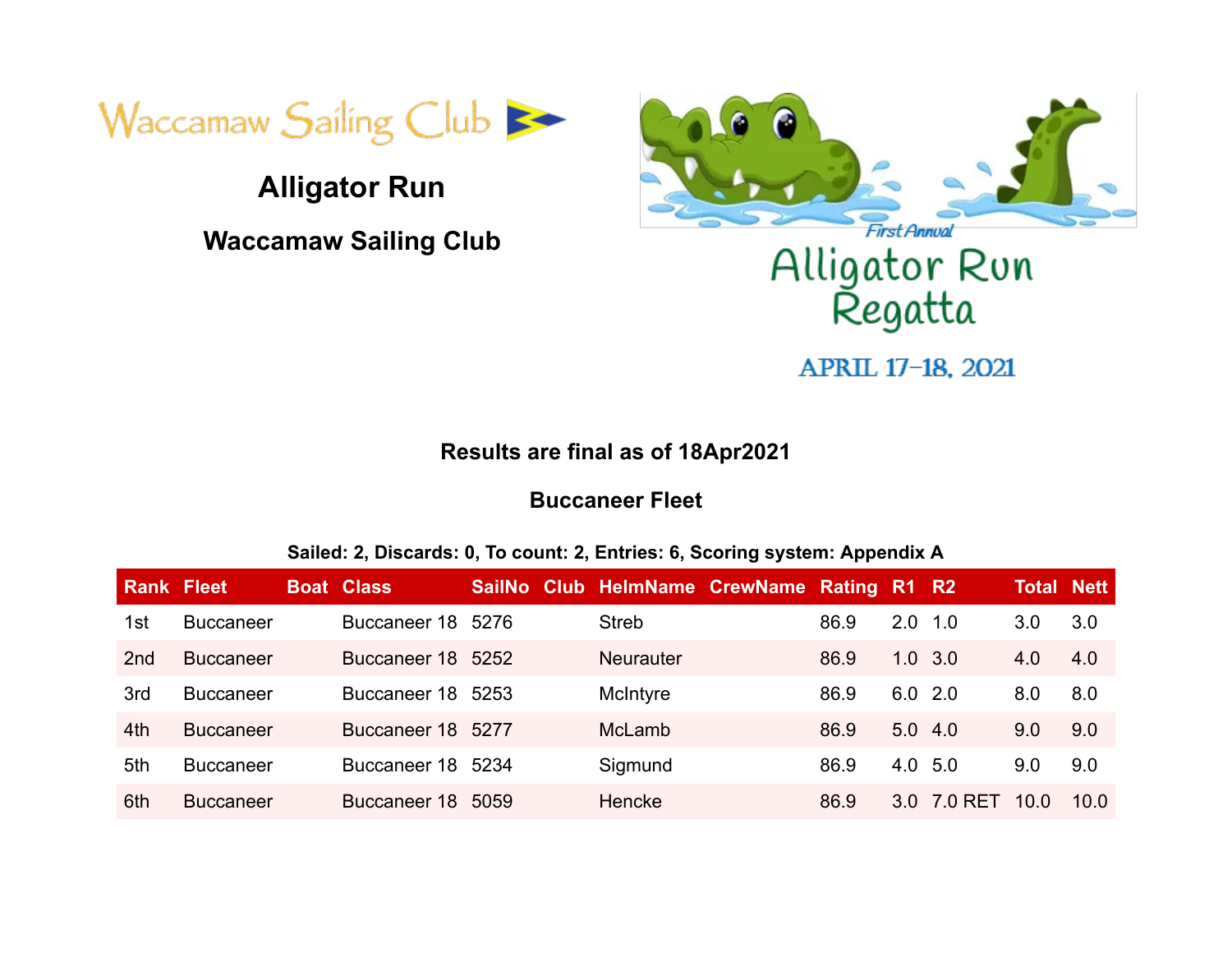# **Isotope Fleet**

| <b>Rank Fleet</b> |                | <b>Boat Class</b>     |  | SailNo Club HelmName CrewName Rating R1 R2 Total Nett |      |     |               |     |     |
|-------------------|----------------|-----------------------|--|-------------------------------------------------------|------|-----|---------------|-----|-----|
| 1st               | <b>Isotope</b> | Isotope Slp 1-up 186  |  | Ayers                                                 | 74.3 | 1.0 | $1.0\,2.0$    |     | 2.0 |
| 2 <sub>nd</sub>   | <b>Isotope</b> | Isotope Slp 1-up 2008 |  | <b>Kirles</b>                                         | 74.3 |     | $2.0$ 2.0 4.0 |     | 4.0 |
| 3rd               | <b>Isotope</b> | Isotope Slp 1-up 000  |  | Collins                                               | 74.3 |     | 4.0 3.0 7.0   |     | 7.0 |
| 4th               | <b>Isotope</b> | Isotope Slp 1-up 2041 |  | <b>Hamilton</b>                                       | 74.3 |     | 3.0 5.0 8.0   |     | 8.0 |
| 5th               | <b>Isotope</b> | Isotope Slp 1-up 1953 |  | Prudhomme                                             | 74.3 | 5.0 | 4.0           | 9.0 | 9.0 |

#### **Sailed: 2, Discards: 0, To count: 2, Entries: 5, Scoring system: Appendix A**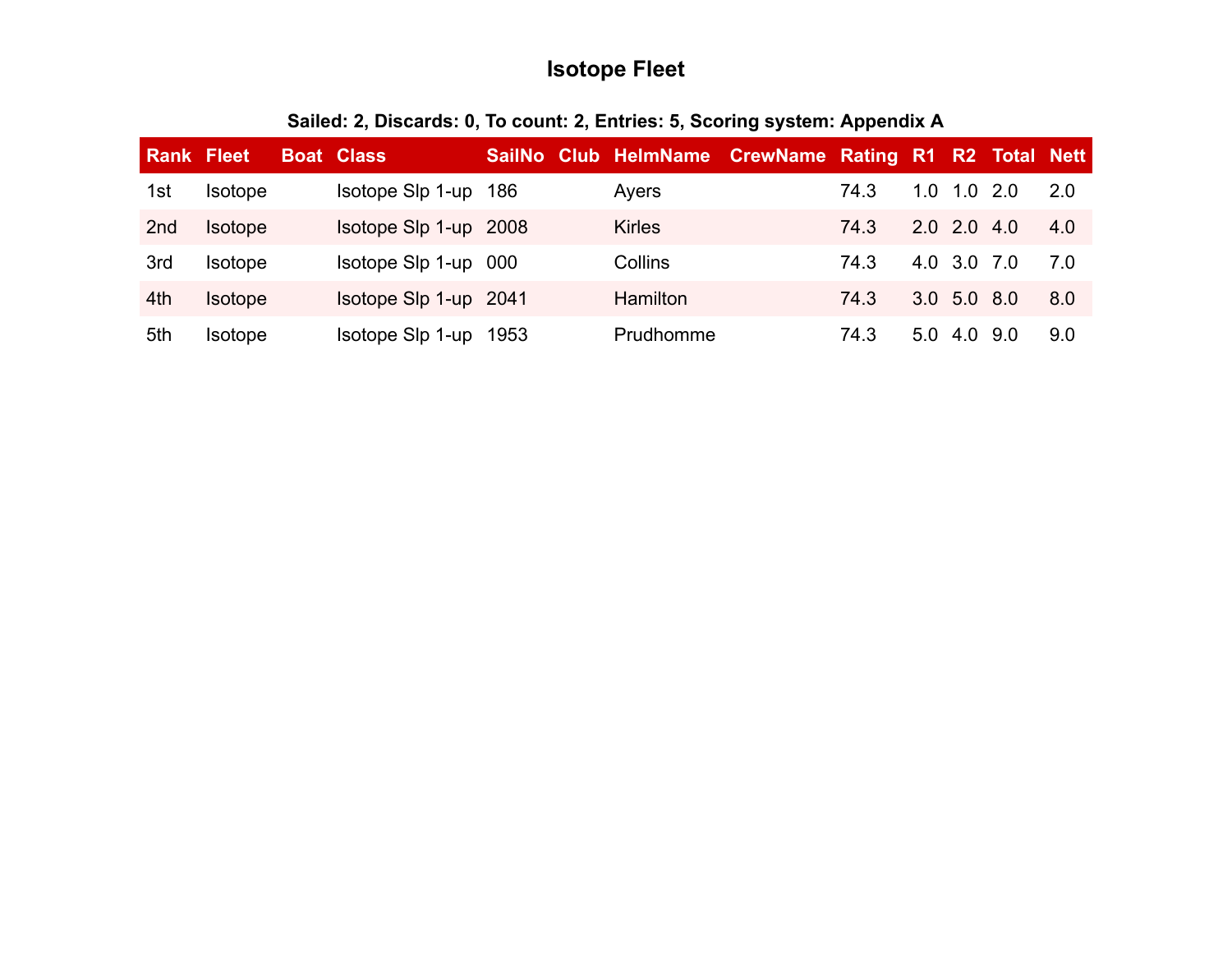# **OpenMono Fleet**

# **Sailed: 2, Discards: 0, To count: 2, Rating system: USPN, Entries: 4, Scoring system: Appendix A**

| <b>Rank Fleet</b> |          | <b>Boat Class</b>         |      |                  | SailNo Club HelmName CrewName USPN R1 |      |             | R <sub>2</sub>  | <b>Total Nett</b> |      |
|-------------------|----------|---------------------------|------|------------------|---------------------------------------|------|-------------|-----------------|-------------------|------|
| 1st               | OpenMono | Beneteau 210              | 111  | Stopa            |                                       | 94.5 | 2.0         | 1.0             | 3.0               | 3.0  |
| 2 <sub>nd</sub>   | OpenMono | <b>Flying Scott</b>       | 4082 | Calhoun          |                                       | 89.6 | 1.0         | 2.0             | 3.0               | 3.0  |
| 3rd               | OpenMono | <b>Flying Scott</b>       | 3669 | <b>McDermott</b> |                                       | 89.6 | 5.0 NSC 3.0 |                 | 8.0               | 8.0  |
| 4th               | OpenMono | Catalina 22 SK Spin 13925 |      | <b>Dodd</b>      |                                       | 94.7 |             | 5.0 NSC 5.0 DNS | 10.0              | 10.0 |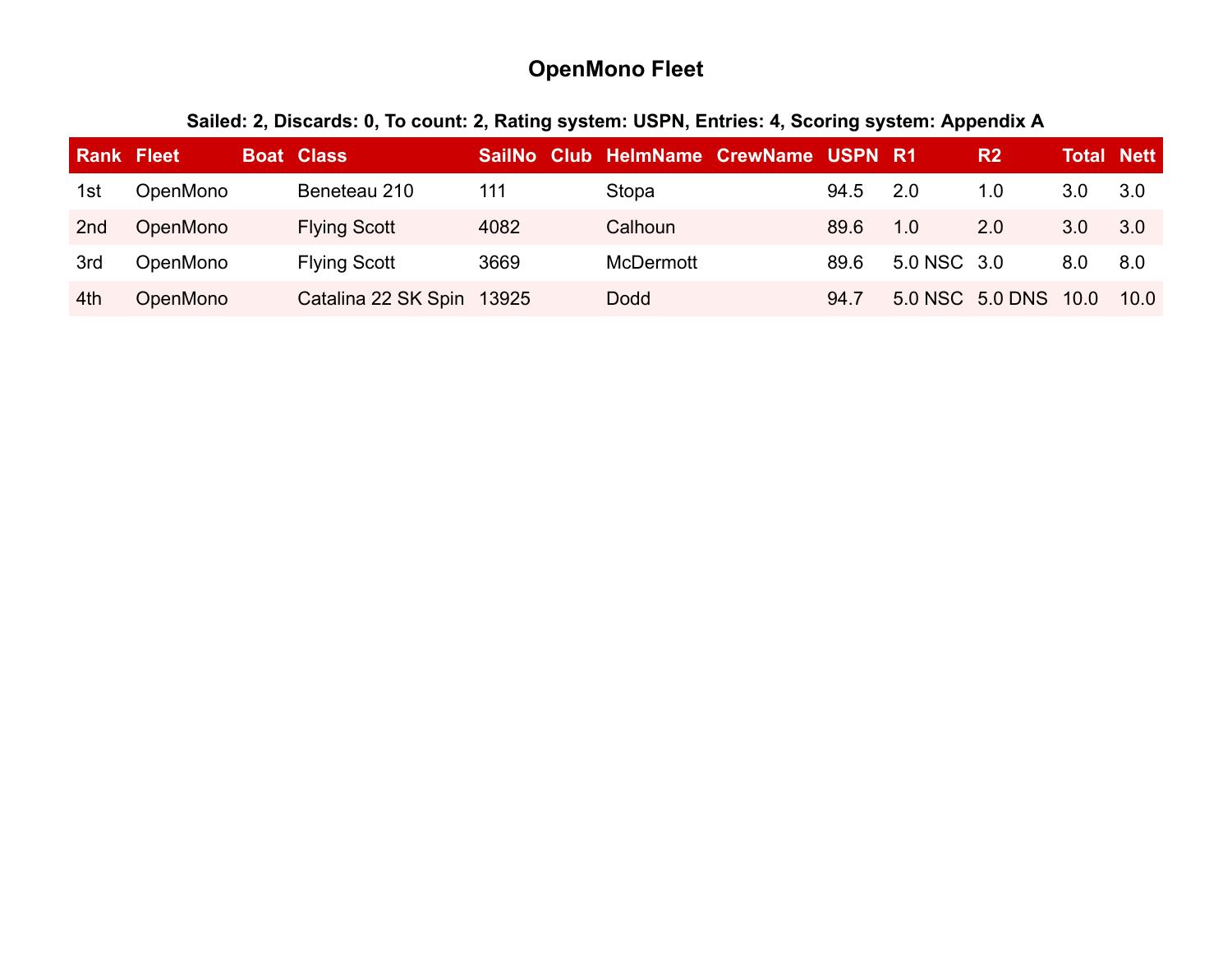# **OpenMulti Fleet**

#### **Sailed: 2, Discards: 0, To count: 2, Rating system: USPN, Entries: 12, Scoring system: Appendix A**

| <b>Rank</b>      | <b>Fleet</b>     | <b>Boat Class</b>              | <b>SailNo</b><br><b>Club</b> | <b>HelmName</b> | <b>CrewName</b> | <b>USPN</b> | <b>R1</b>          | R <sub>2</sub>     | <b>Total Nett</b> |      |
|------------------|------------------|--------------------------------|------------------------------|-----------------|-----------------|-------------|--------------------|--------------------|-------------------|------|
| 1st              | OpenMulti        | F <sub>18</sub>                | 1706                         | Medlin          |                 | 62.4        | 1.0                | 5.0                | 6.0               | 6.0  |
| 2 <sub>nd</sub>  | OpenMulti        | <b>HGET</b>                    | 5013                         | <b>Vitamvas</b> |                 | 83.3        | 6.0                | 2.0                | 8.0               | 8.0  |
| 3rd              | OpenMulti        | A Class Cat                    | 308                          | <b>Mitchel</b>  |                 | 64.5        | 2.0                | 7.0                | 9.0               | 9.0  |
| 4th              | OpenMulti        | Nacra inter 20 (N20)           | 324                          | <b>Willess</b>  |                 | 59.3        | 5.0                | 4.0                | 9.0               | 9.0  |
| 5th              | OpenMulti        | Stiletto 23 3-up               | 50                           | Miller          |                 | 66.3        | 9.0                | 1.0                | 10.0              | 10.0 |
| 6th              | OpenMulti        | Formula 16 spi<br><b>VIPER</b> | 312                          | Galvin          |                 | 63          | 4.0                | 6.0                | 10.0              | 10.0 |
| 7th              | OpenMulti        | F <sub>18</sub>                | 12                           | Laurant         |                 | 62.4        | 3.0                | 8.0                | 11.0              | 11.0 |
| 8th              | OpenMulti        | Prindle 18-2                   | 27                           | VanHoy          |                 | 69.1        | 10.0               | 3.0                | 13.0              | 13.0 |
| 9th              | OpenMulti        | <b>HGET</b>                    | 88496                        | Malcolm         |                 | 83.3        | 7.0                | 13.0<br><b>RET</b> | 20.0              | 20.0 |
| 10th             | OpenMulti        | Nacra 5.0 Slp 2-up             | 5.0                          | Gooden          |                 | 77          | 8.0                | 13.0<br><b>RET</b> | 21.0              | 21.0 |
| 11th             | OpenMulti        | Hobie FX1                      | 654                          | Critzer         |                 | 68.5        | 13.0<br><b>DNS</b> | 13.0<br><b>DNS</b> | 26.0              | 26.0 |
| 11 <sub>th</sub> | <b>OpenMulti</b> | Hobie 16                       | 6969                         | Avent           |                 | 76          | 13.0<br><b>NSC</b> | 13.0<br><b>DNS</b> | 26.0              | 26.0 |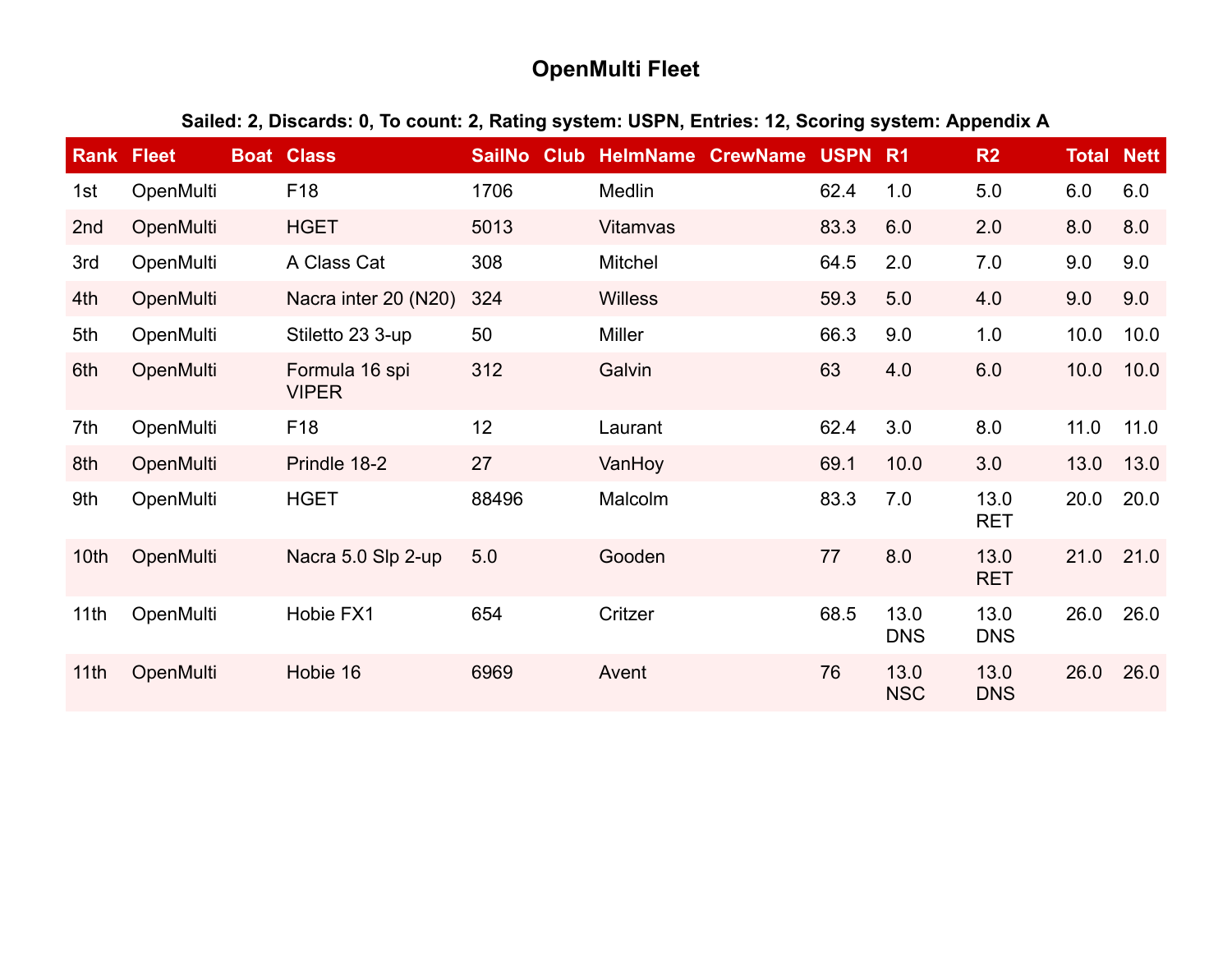# **WETA Fleet**

|                 | <b>Rank Fleet</b> | <b>Boat Class</b>   |  | SailNo Club HelmName CrewName Rating R1 R2 |                |              |                 | <b>Total Nett</b> |     |
|-----------------|-------------------|---------------------|--|--------------------------------------------|----------------|--------------|-----------------|-------------------|-----|
| 1st             | <b>WETA</b>       | Weta Tri Slp 1 1189 |  | Taylor, A                                  | 0              | $2.0$ 1.0    |                 | 3.0               | 3.0 |
| 2 <sub>nd</sub> | <b>WETA</b>       | Weta Tri Slp 1 1313 |  | Harrop                                     | 0              |              | $1.0$ 2.0       | 3.0               | 3.0 |
| 3rd             | <b>WETA</b>       | Weta Tri Slp 1 1007 |  | Sherman                                    | $\overline{0}$ | 4.0 3.0      |                 | 7.0               | 7.0 |
| 4th             | <b>WETA</b>       | Weta Tri Slp 1 1213 |  | Taylor, S                                  | 0              |              | 3.0 6.0 DNF 9.0 |                   | 9.0 |
| 5th             | <b>WETA</b>       | Weta Tri Slp 1 1316 |  | Allen                                      | 0              | $5.0 \; 4.0$ |                 | 9.0               | 9.0 |

#### **Sailed: 2, Discards: 0, To count: 2, Entries: 5, Scoring system: Appendix A**